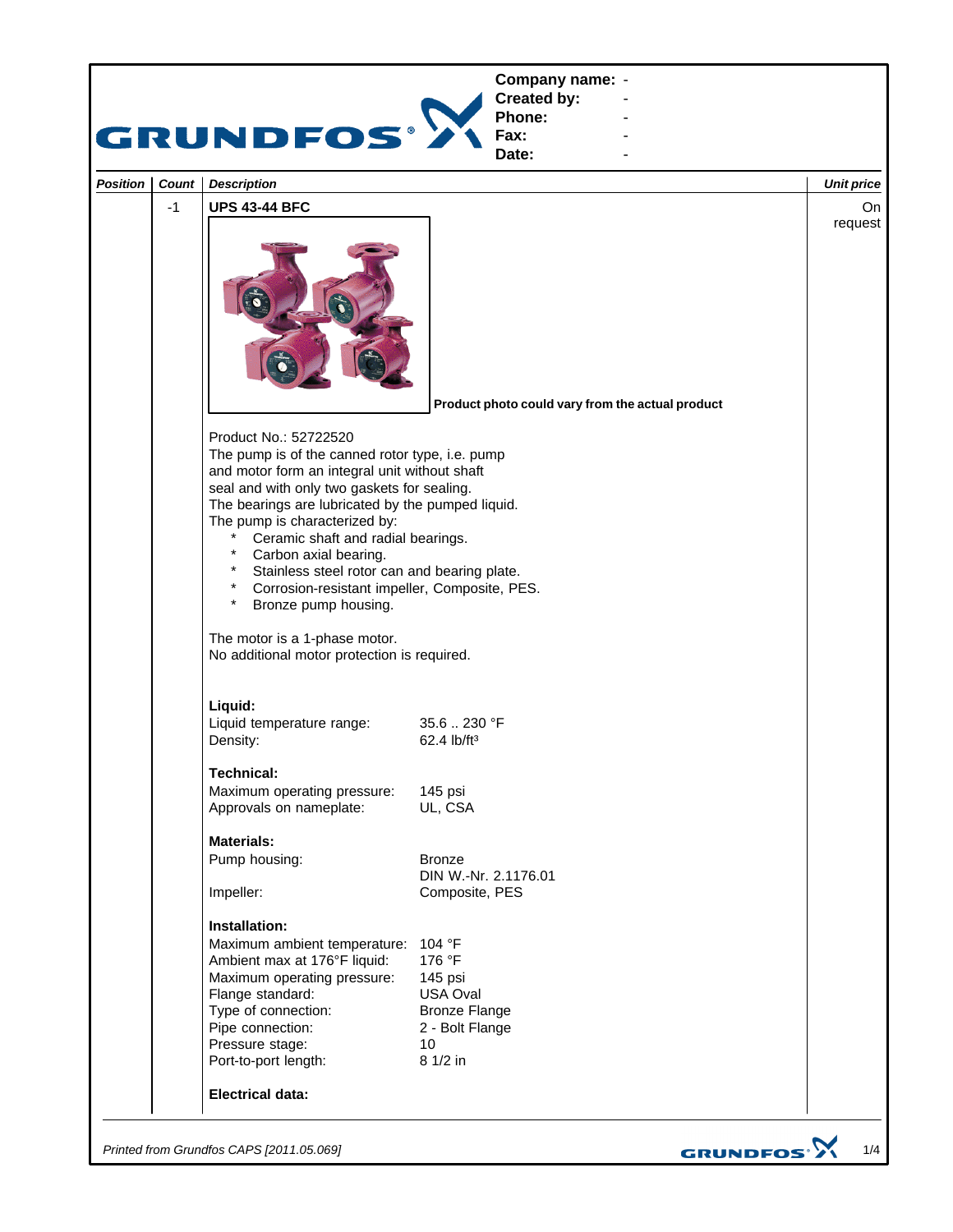*Printed from Grundfos CAPS [2011.05.069]*

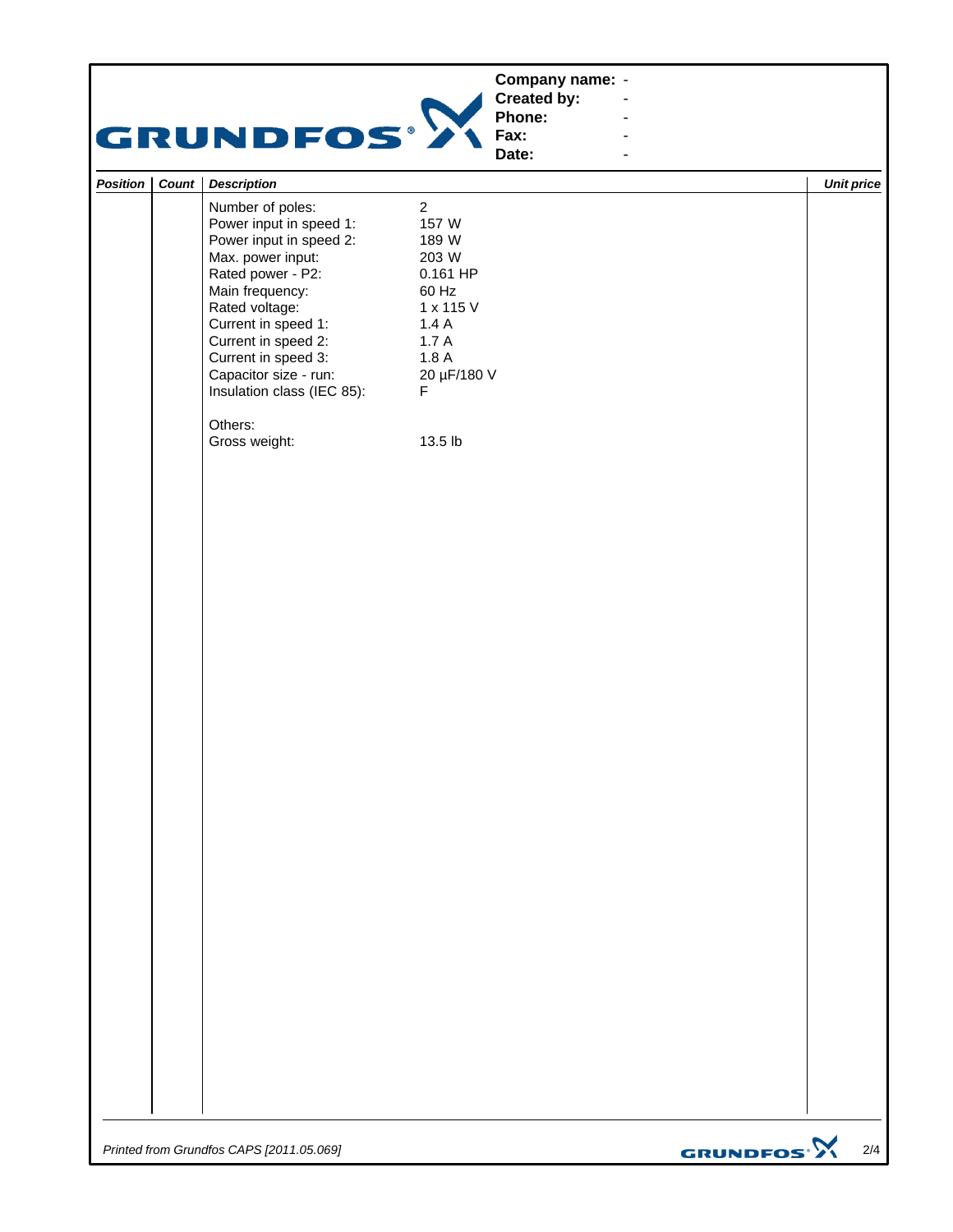|                                 | Company name: -<br>Created by:                                                                                                                                                                                                                                                                                                                                                                                      |
|---------------------------------|---------------------------------------------------------------------------------------------------------------------------------------------------------------------------------------------------------------------------------------------------------------------------------------------------------------------------------------------------------------------------------------------------------------------|
|                                 |                                                                                                                                                                                                                                                                                                                                                                                                                     |
|                                 | Phone:                                                                                                                                                                                                                                                                                                                                                                                                              |
|                                 | Fax:                                                                                                                                                                                                                                                                                                                                                                                                                |
|                                 | Date:                                                                                                                                                                                                                                                                                                                                                                                                               |
|                                 |                                                                                                                                                                                                                                                                                                                                                                                                                     |
|                                 | н<br>UPS 43-44 BFC, 60 Hz                                                                                                                                                                                                                                                                                                                                                                                           |
|                                 | (f <sup>t</sup> )<br>Density = $62.4$ lb/ft <sup>3</sup>                                                                                                                                                                                                                                                                                                                                                            |
|                                 |                                                                                                                                                                                                                                                                                                                                                                                                                     |
|                                 | 10                                                                                                                                                                                                                                                                                                                                                                                                                  |
|                                 |                                                                                                                                                                                                                                                                                                                                                                                                                     |
|                                 | 8                                                                                                                                                                                                                                                                                                                                                                                                                   |
|                                 |                                                                                                                                                                                                                                                                                                                                                                                                                     |
|                                 | 6                                                                                                                                                                                                                                                                                                                                                                                                                   |
|                                 |                                                                                                                                                                                                                                                                                                                                                                                                                     |
|                                 | 4                                                                                                                                                                                                                                                                                                                                                                                                                   |
|                                 | $\overline{\mathbf{c}}$                                                                                                                                                                                                                                                                                                                                                                                             |
|                                 |                                                                                                                                                                                                                                                                                                                                                                                                                     |
| non-return valves<br>Materials: | 0                                                                                                                                                                                                                                                                                                                                                                                                                   |
|                                 | 5<br>10<br>15<br>20<br>30<br>Q(US gpm)<br>25<br>35<br>40<br>Ō.                                                                                                                                                                                                                                                                                                                                                      |
|                                 | P <sub>2</sub>                                                                                                                                                                                                                                                                                                                                                                                                      |
| <b>Bronze</b>                   | (HP)                                                                                                                                                                                                                                                                                                                                                                                                                |
| DIN W.-Nr. 2.1176.01            | 0.12                                                                                                                                                                                                                                                                                                                                                                                                                |
| Composite, PES                  |                                                                                                                                                                                                                                                                                                                                                                                                                     |
|                                 | 0.08                                                                                                                                                                                                                                                                                                                                                                                                                |
|                                 | 0.04                                                                                                                                                                                                                                                                                                                                                                                                                |
| 104 °F                          | 0                                                                                                                                                                                                                                                                                                                                                                                                                   |
|                                 |                                                                                                                                                                                                                                                                                                                                                                                                                     |
|                                 |                                                                                                                                                                                                                                                                                                                                                                                                                     |
|                                 |                                                                                                                                                                                                                                                                                                                                                                                                                     |
|                                 | 6 11/16"                                                                                                                                                                                                                                                                                                                                                                                                            |
|                                 | 5 1/8"                                                                                                                                                                                                                                                                                                                                                                                                              |
|                                 |                                                                                                                                                                                                                                                                                                                                                                                                                     |
|                                 |                                                                                                                                                                                                                                                                                                                                                                                                                     |
|                                 |                                                                                                                                                                                                                                                                                                                                                                                                                     |
|                                 | $\bullet$                                                                                                                                                                                                                                                                                                                                                                                                           |
|                                 | 81/2"                                                                                                                                                                                                                                                                                                                                                                                                               |
|                                 |                                                                                                                                                                                                                                                                                                                                                                                                                     |
|                                 |                                                                                                                                                                                                                                                                                                                                                                                                                     |
|                                 |                                                                                                                                                                                                                                                                                                                                                                                                                     |
|                                 |                                                                                                                                                                                                                                                                                                                                                                                                                     |
|                                 |                                                                                                                                                                                                                                                                                                                                                                                                                     |
|                                 | ⊕.                                                                                                                                                                                                                                                                                                                                                                                                                  |
|                                 | 33/16"<br>37/16"                                                                                                                                                                                                                                                                                                                                                                                                    |
|                                 | 3/4"<br>⊕<br>4                                                                                                                                                                                                                                                                                                                                                                                                      |
|                                 | $\overline{ }$                                                                                                                                                                                                                                                                                                                                                                                                      |
|                                 | $\overline{\mathbb{C}}$                                                                                                                                                                                                                                                                                                                                                                                             |
|                                 |                                                                                                                                                                                                                                                                                                                                                                                                                     |
|                                 |                                                                                                                                                                                                                                                                                                                                                                                                                     |
|                                 |                                                                                                                                                                                                                                                                                                                                                                                                                     |
| 1.8A                            |                                                                                                                                                                                                                                                                                                                                                                                                                     |
| 20 µF/180 V                     |                                                                                                                                                                                                                                                                                                                                                                                                                     |
|                                 |                                                                                                                                                                                                                                                                                                                                                                                                                     |
| F.                              |                                                                                                                                                                                                                                                                                                                                                                                                                     |
| CONTACT                         |                                                                                                                                                                                                                                                                                                                                                                                                                     |
| internal                        |                                                                                                                                                                                                                                                                                                                                                                                                                     |
|                                 |                                                                                                                                                                                                                                                                                                                                                                                                                     |
|                                 |                                                                                                                                                                                                                                                                                                                                                                                                                     |
|                                 |                                                                                                                                                                                                                                                                                                                                                                                                                     |
| 9H                              |                                                                                                                                                                                                                                                                                                                                                                                                                     |
|                                 |                                                                                                                                                                                                                                                                                                                                                                                                                     |
|                                 | GRUNDFOS <sup>.</sup><br>Value<br><b>UPS 43-44 BFC</b><br>52722520<br>5700834891052<br>3<br>63 US gpm<br>$14.1$ ft<br>145 psi<br>UL, CSA<br>pump with built-in isolating and<br>176 °F<br>145 psi<br>USA Oval<br><b>Bronze Flange</b><br>2 - Bolt Flange<br>10<br>8 1/2 in<br>35.6.230 °F<br>62.4 lb/ft <sup>3</sup><br>$\overline{2}$<br>157 W<br>189 W<br>203 W<br>0.161 HP<br>60 Hz<br>1 x 115 V<br>1.4A<br>1.7A |

*Printed from Grundfos CAPS [2011.05.069]*

GRUNDFOS $\mathbf{\hat{X}}_{3/4}$